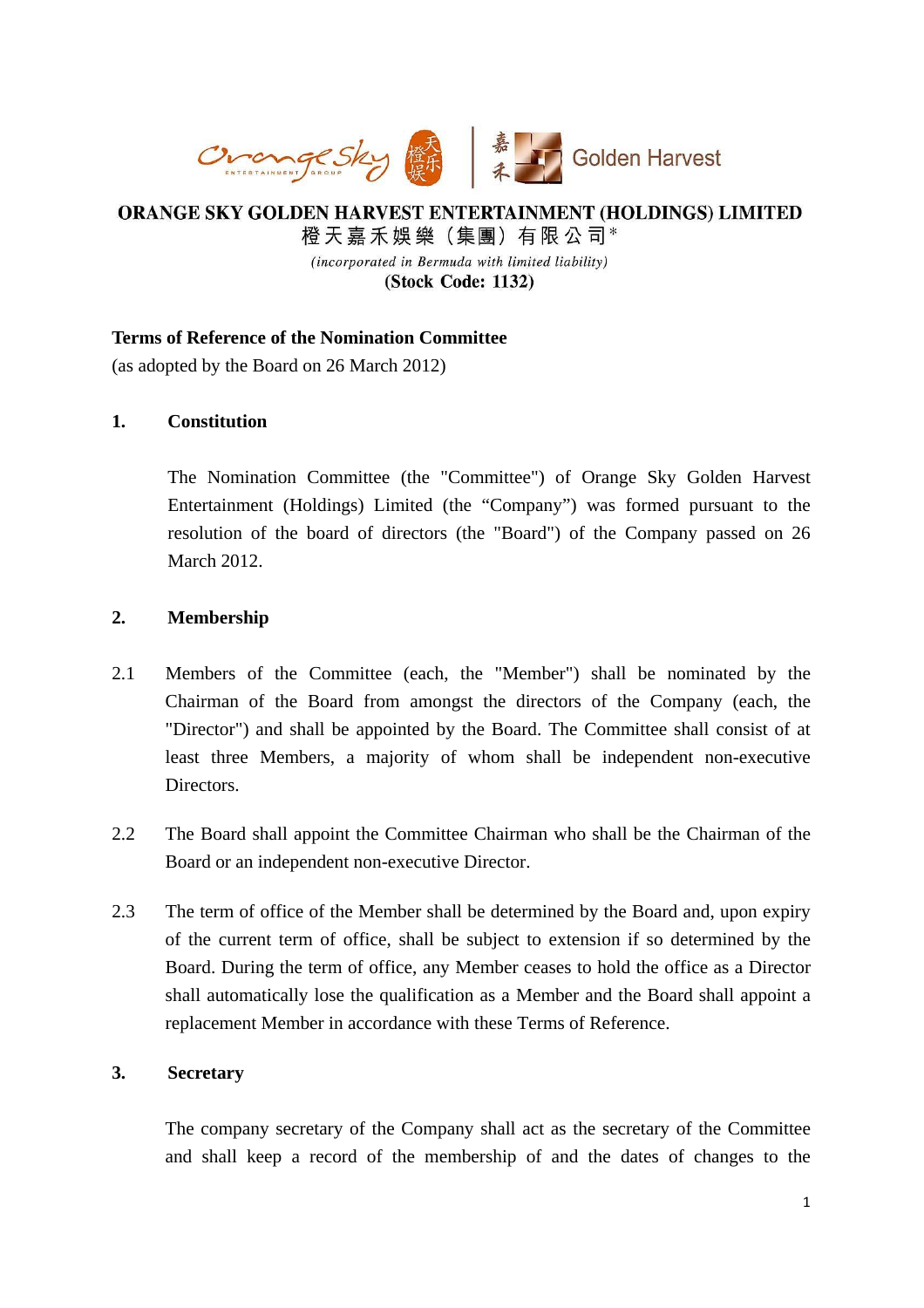membership of the Committee.

## **4. Quorum**

The quorum necessary for the transaction of business shall be two Members. A duly convened meeting of the Committee at which a quorum is present shall be competent to exercise all or any of the authorities, powers and discretions vested in or exercisable by the Committee.

### **5. Attendance at meetings**

- 5.1 Only Members shall have the right to attend or vote at the Committee meetings. Other executives of the Company and its subsidiaries (together, the "Group"), including the chief executive officer and/or senior management member of the Group, may be invited to attend for all or part of any Committee meeting, as and when appropriate.
- 5.2 The Committee meeting shall be chaired by the Committee Chairman. In the event that the Committee Chairman is unable to attend the Committee meeting, he/she can authorize another Member, who shall be an independent non-executive Director, to chair the Committee meeting. In the absence of the Committee Chairman and/or an appointed deputy, the remaining Members present shall elect one of the Members present to chair the Committee meeting.

#### **6. Frequency of meetings**

The Committee shall meet at such time as the Committee shall require.

# **7. Notice and proceedings of meetings**

- 7.1 Meetings of the Committee shall be summoned by the secretary of the Committee at the request of the Chairman of the Committee or any Member.
- 7.2 Unless otherwise varied by these Terms of Reference, meetings and proceedings of the Committee shall be governed by the Company's Bye-laws regulating the meetings and proceedings of the Directors.

# **8. Minutes of meetings**

The secretary of the Committee shall record the proceedings and resolutions passed at Committee meetings, and circulate the minutes of such meetings to all Members and, if the Chairman of the Committee so decides, to all the Directors.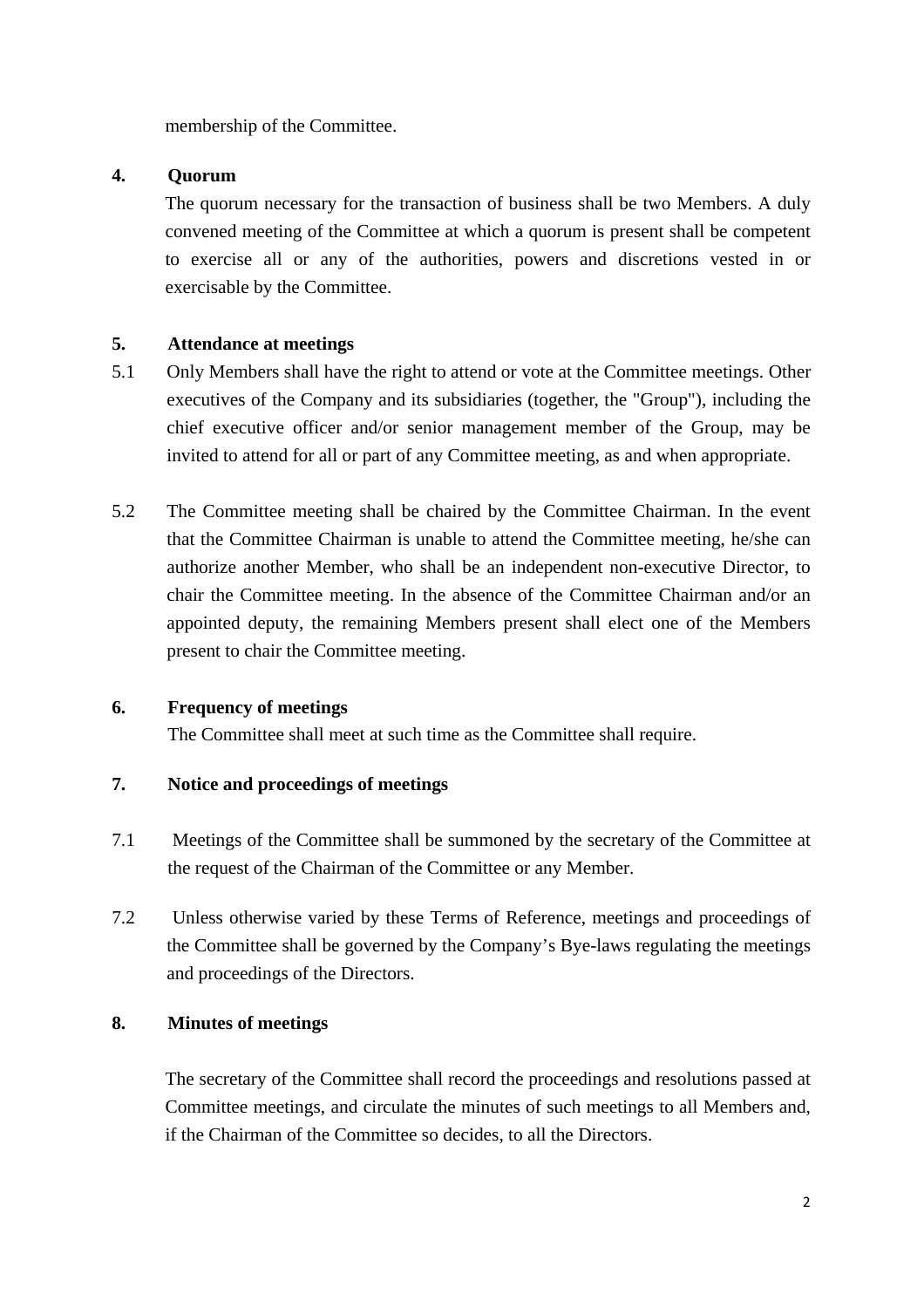### **9. Authority**

- 9.1 The Committee is authorized by the Board to carry out and perform the duties expressly provided in these Terms of Reference and/or such other duties as directed by the Board from time to time.
- 9.2 The Committee is authorized by the Board to seek any information it requires from any employee of the Company in order to perform its duties and all employees of the Company are directed to co-operate with any requests made by the Committee.
- 9.3 The Committee is authorized by the Board to obtain, at the Company's expense, independent external legal or other professional advice on any matters within these Terms of Reference.

### **10. Duties**

- 10.1 The Committee shall:
	- 10.1.1 review the structure, size and composition (including the skills, knowledge and experience) required of the Board compared to its current position at least annually and make recommendations on any proposed changes to the Board to complement the Company's corporate strategy;
	- 10.1.2 be responsible for nominating for the approval of the Board, candidates to fill board vacancies as and when they arise;
	- 10.1.3 identify individuals suitably qualified to become Directors or senior management member of the Company and select or make recommendations to the Board on the selection of individuals nominated for directorship or such appointment;
	- 10.1.4 before appointment is made by the Board, evaluate the balance of skills, knowledge and experience on the Board, and, in the light of this evaluation prepare a description of the role and capabilities required for a particular appointment;
	- 10.1.5 make recommendations to the Board on the appointment or re-appointment of Directors and succession planning for Directors, in particular the Chairman of the Board and the chief executive;
	- 10.1.6 review the Directors' other commitments and ensure that each Director has